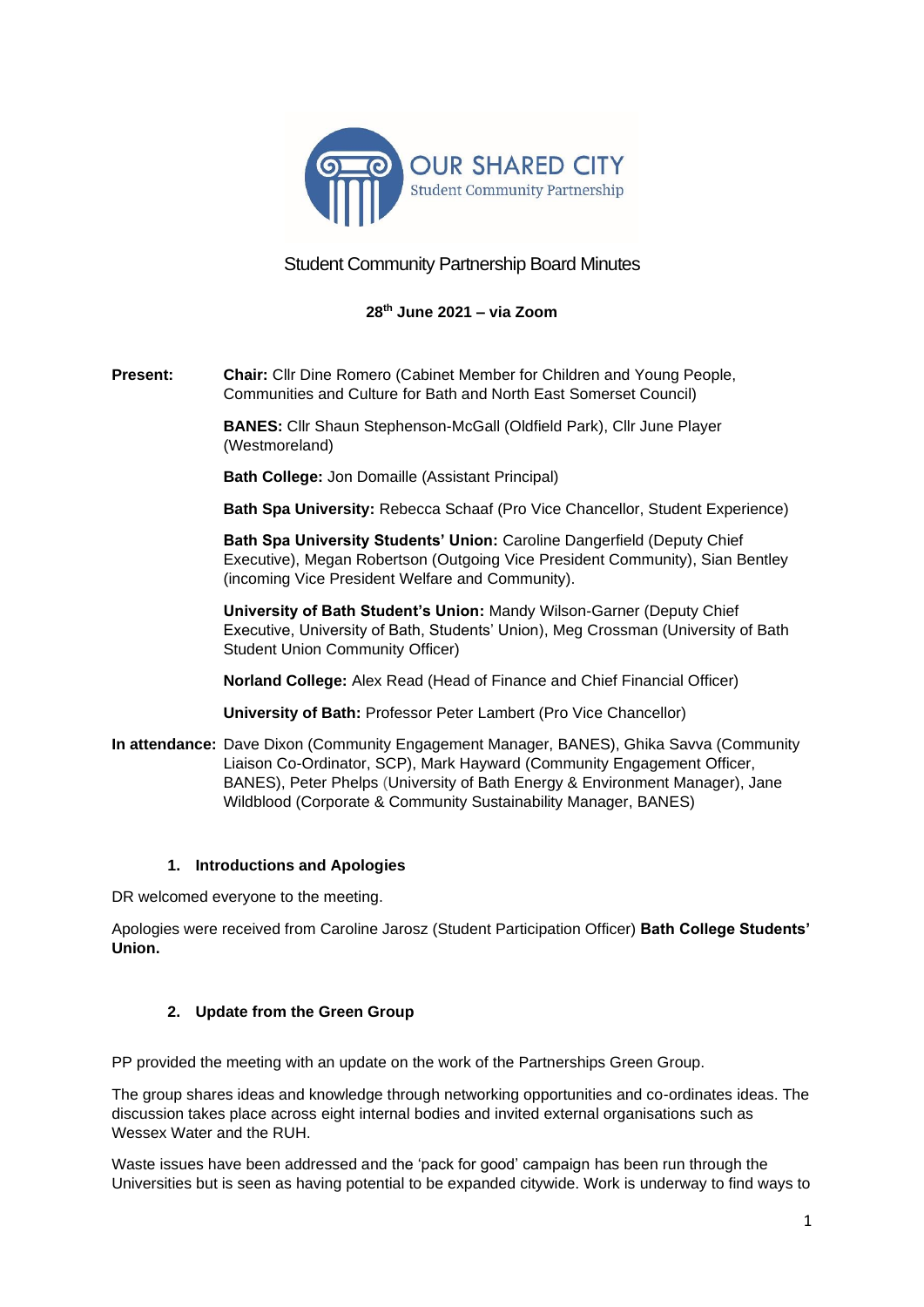store items that are donated and then sell back to incoming students to avoid them having to purchase new items.

The group wishes to share knowledge and promote schemes with a wider interface of groups.

SM asked if reports from working groups could be received in written form in advance of the meetings.

PL felt that the working groups need to avoid getting bogged down in too much report writing, therefore these reports may only be one side long.

DR felt that the 'pack for good' campaign was well received and suggested that additional work with landlords to reuse larger items that are left behind could save items from being skipped.

GS explained that some reports of fly tipping had been received and these are being followed up with the Council and Community Wardens.

JP felt that during lockdown there has been an increase in people putting items outside their homes with 'take away for free' notices.

SM suggested that communication using the newsletter between landlords and Chris Mordent from BANES Council over the summer months.

### **3. The One Shared Vision**

JW ran through the presentation that had been shared before this meeting.

The work that has been carried out has taken place over the last year and has been developed by working with stakeholders.

Further work will need to be carried out and arranging through the SCP to work with the student population would be helpful.

DR asked for JW to return to a future meeting to share progress. **ACTION**

### **4. Actions for the previous meeting held 30th April 2021**

The minutes of the meeting were agreed as an accurate record except for item 9 that related to the working groups for Mental Health/Wellbeing Group and Transportation Group. PL explained that it was not agreed and that there would be further discussion about the groups.

| <b>Action</b>                                                                                                           | Person(s) | <b>Status</b>                                                                                                                                                                                  |
|-------------------------------------------------------------------------------------------------------------------------|-----------|------------------------------------------------------------------------------------------------------------------------------------------------------------------------------------------------|
| Create a message to circulate to Higher<br><b>Education Partner regarding The Pavilion</b><br>vaccination volunteering. | DD.       | Completed - The 3SG have been<br>organising the volunteers for Bath<br>Racecourse.<br>The BEMS vaccination centre at<br>the Pavilion has been support well<br>by volunteers but is now closed. |
| <b>Student Community Partnership Agreement</b><br>Review to be report at the next SCP meeting.                          | GS        | <b>Carried Over</b>                                                                                                                                                                            |
| Liaise with the Council Waste Team about extra<br>collections.                                                          | DD.       | Completed - There will be three<br>routes that will receive extra<br>collections for general waste this<br>week and then again in late July.                                                   |
| Investigate and check cost for extra waste<br>collections.                                                              | DD.       | Completed - The University<br>funded the extra collections (£5K)<br>these were co-ordinated with the<br>Council.                                                                               |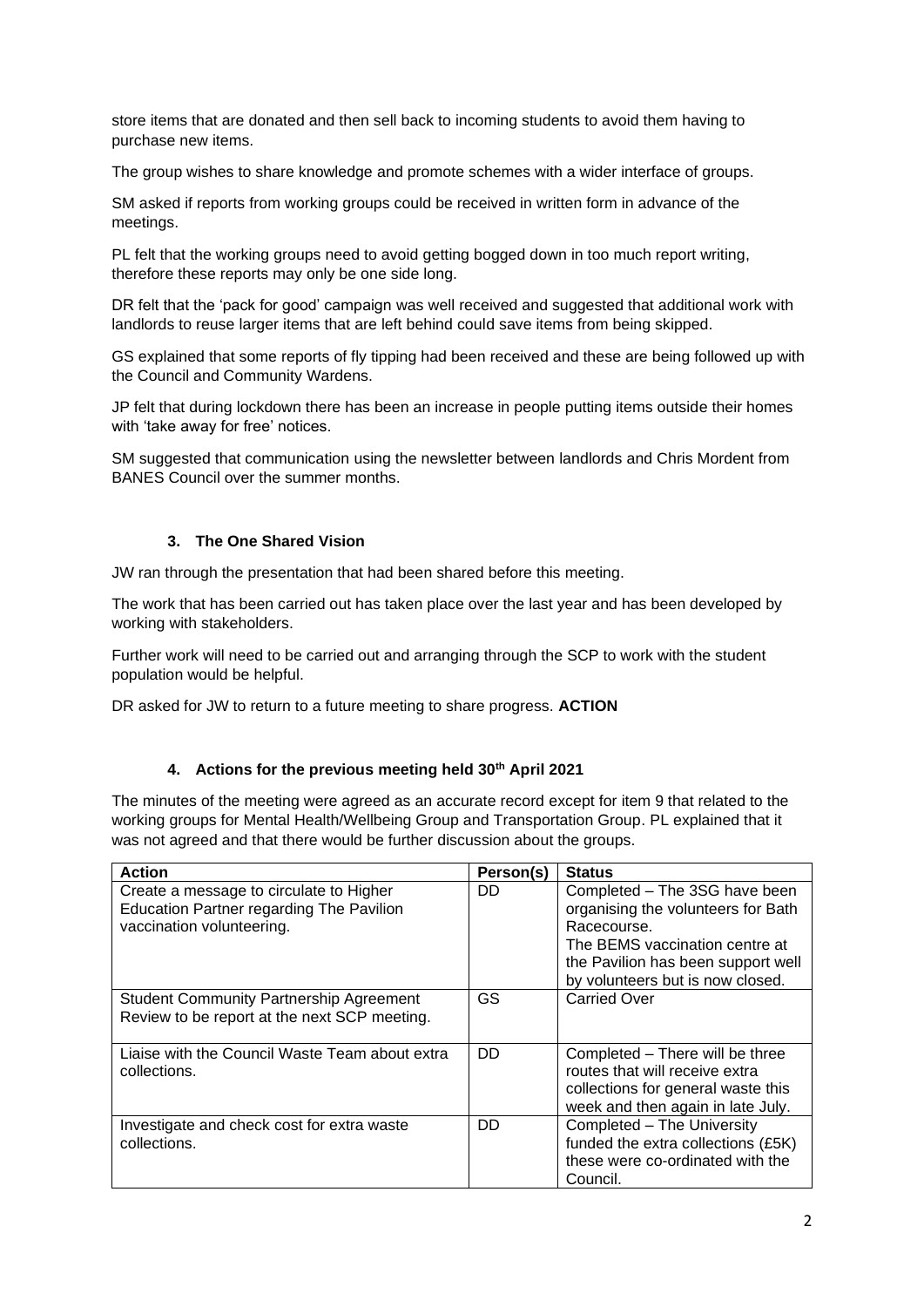| Mental Health Group to be created | 55 | Removed. |
|-----------------------------------|----|----------|
|                                   |    |          |

## **5. Update on SCP Partnership Agreement review process**

GS explained that the draft copy of the agreement that was provided was a summary of all the views that had been received. The partnership has eight listed partners and the members have remained the same apart from the Council having double the number of representatives.

JP asked why SCP meetings would not be held in public. GS explained that agreement had never included the public as participants and that ward councillors are present to put forward the public's opinions.

DR felt that the SCP Board sits to agree and set out the strategy and direction. If the meeting were to be public DR would not have any issues with this.

DD felt that the agreement document had not picked up on the comments made about further integration of Councillors and Officers being part of the working groups. There also needs to be a clear definition of the groups and the aspirations for these. GS noted that all the comments received from partners had been included in the Review.

CD was happy to support the agreement. She felt that the membership is clear and balanced with equal representatives. It was felt that it will be important to show support to openness and have a safe space to discuss the various issues, but to remember this is not the same as a formal council meeting.

BS seconded the points that CD made and felt the SCP Board is not a public meeting. BS added that this arrangement needed to move away from any feeling of them and us, this must not be the Council vs Educational Establishments.

DR agreed that the Board needs to have shared ambitions. Residents want to see what actions are achieved; this can be improved with Councillors' involvement on the working groups. (NB All partners are represented on the Working Groups.)

PL thanks those involved for the work that has got the agreement to where it now stands. The spirit of partnership working has been good, and he felt he is yet to see any disagreements. The membership being as it was before with two B&NES Council representatives allows them to bring forward the public views.

MR felt the SCP Board was a group that will work towards supporting students.

GS will arrange for the final agreement to be circulated to the SCP Board Members **ACTION**

## **6. SCP Report and Issues in the Community**

GS referred to information contained in the co-ordinator report that was circulated to the SCP Board in advance of this meeting.

CD asked that the positive work contained in the report be promoted with a stronger comms strategy.

### **ACTION GS**

### **7. Welcoming Students to Bath / Moving in Campaign**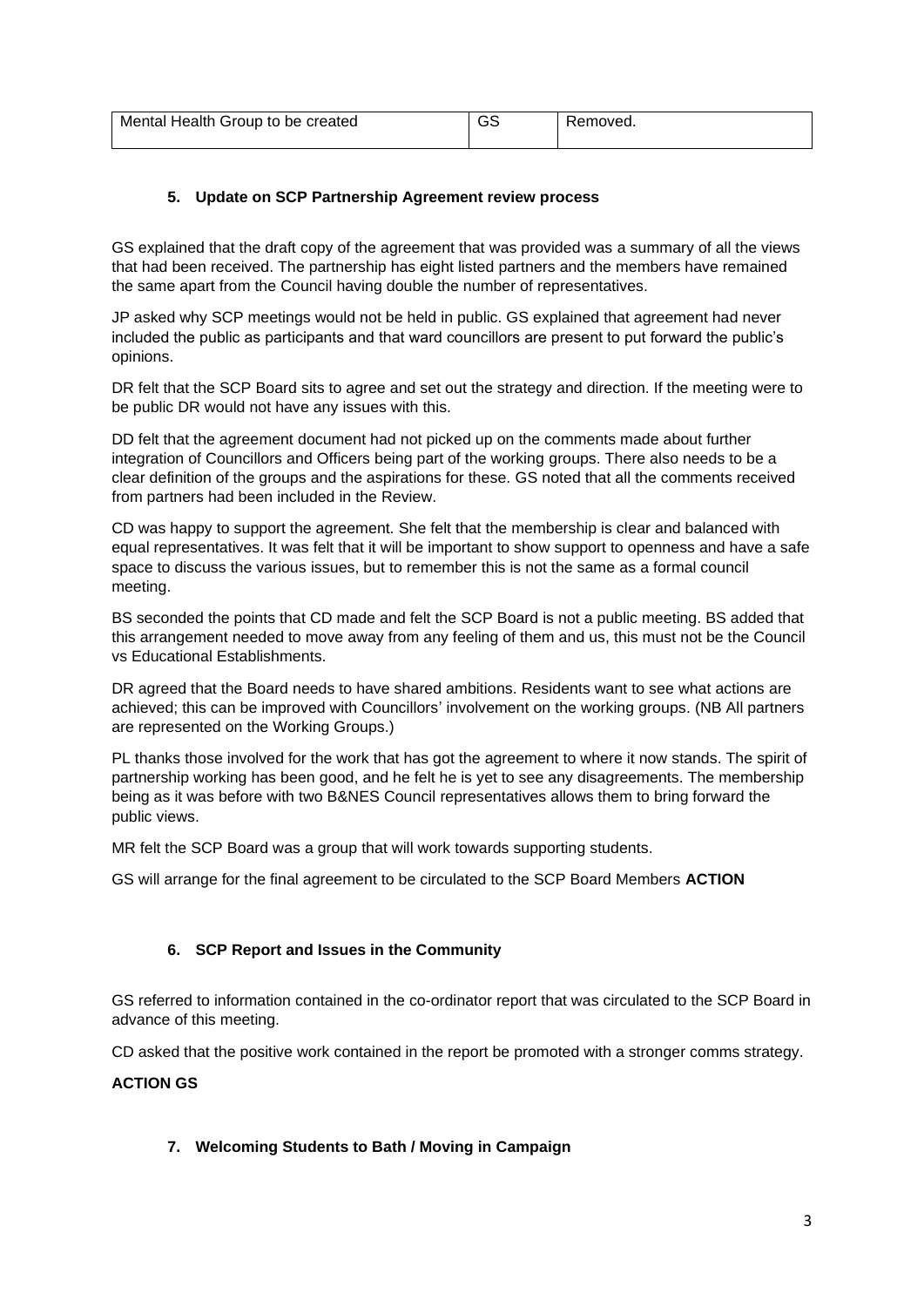DD explained that the Council will be able to support activity through social media, press releases and the Website.

DD added that he will have one final attempt to see if any welcome messages could be added to the matrix message boards on the roads into the City. **ACTION**

DD suggested that a welcome banner across Milsom Street could be an option. **ACTION** 

DR would welcome a co-ordinated message across all the SCP organisations to provide a positive message of welcome.

GS explained that during 'moving in' there are plans for an event that will involve residents and students. It would be good to get the SCP organisations involved with the event. **ACTION**

GS added that she is looking at possibilities in the wards of Westmoreland and Oldfield Park to be involved in welcoming students. There is an aim to build links with street champions in the area will be used.

### **8. Consider SCP aims and objectives for 2021/22**

GS will prepare a list of suggestions that will be brought to the next SCP meeting, together with which Working Groups they would relate. **ACTION**

#### **9. AOB**

PL asked what how the Partnership is going to proceed with the new Agreement. DR explained that once agreement is reached the final document will be circulated to be signed off.

MR explained that this was her final meeting on the SCP Board and thanked the group for the support she received, especially for her year as chair. The partners thanks MR for her hard work and contributions.

### **Actions:**

| <b>Action</b>                                                                                                   |     |
|-----------------------------------------------------------------------------------------------------------------|-----|
| Report to the next SCP meeting on how successful the extra waste collections have<br>been this year.            | GS  |
| Invite JW to return to a future meeting to share progress on One Shared Vision                                  | GS  |
| Arrange for the final Partnership Agreement to be circulated to the SCP Board<br><b>Members</b>                 | GS  |
| Share positive messaging from the Co-ordinator report across partner organisations<br>and build Comms strategy. | GS  |
| Attempt to add welcome messages the matrix message boards on the roads into the<br>City.                        | DD. |
| Investigate the possibility of a having a welcome banner across Milsom Street in Bath.                          | DD. |
| Share details of the 'moving in' event that will involve residents and students.                                | GS  |